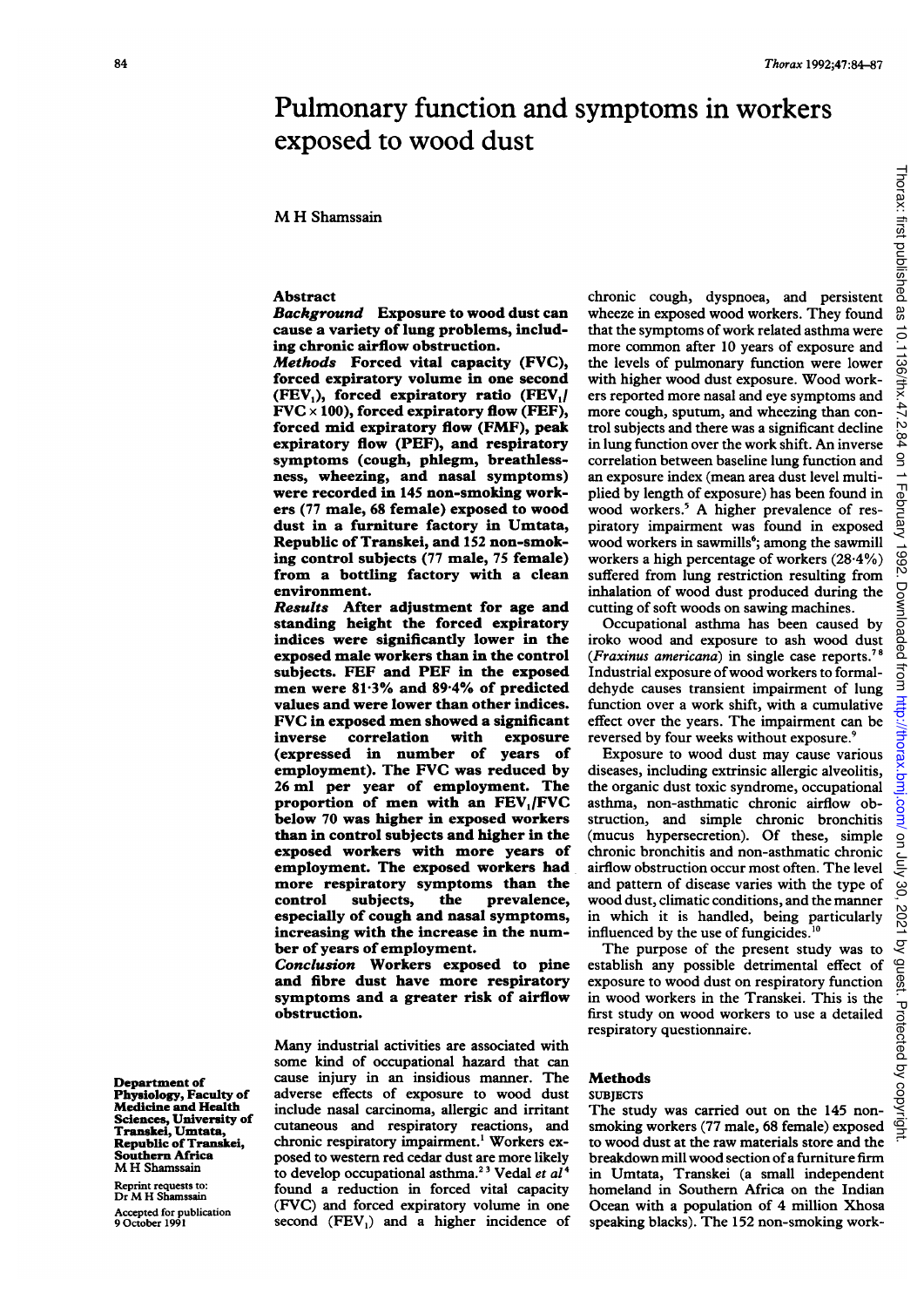ers (77 male, 75 female) in a pollution free bottling firm in the same city served as controls. The excluded smokers (all male) numbered 18 (10% of the exposed men) at the furniture firm and 21 (12% of the male workers) at the bottling firm. Among the exposed workers 20% were working with pine wood, and 80% with medium density board fibre wood. All subjects were black Africans of the same socioeconomic status and with similar levels of activity.

The predicted values of forced expiratory indices were derived from equations from our previous studies (unpublished) on normal black Southern African adults.

# MEASUREMENTS

Forced vital capacity (FVC), forced expiratory volume in one second (FEV,), forced expiratory ratio (FEV<sub>1</sub>/FVC  $\times$  100), forced expiratory flow between the first 200 ml and <sup>1200</sup> ml of FVC (FEF 200-1200), forced mid expiratory flow between 25% and 75% of FVC (FMF), and peak expiratory flow (PEF) were recorded with the Vitalograph compact spirometer (Vitalograph Inc). A nose clip was used and all volumes were corrected to BTPS. The spirometer was calibrated with a <sup>1</sup> litre precision syringe (Vitalograph Inc). The same equipment and observer were used for all subjects and the recordings were made between <sup>8</sup> am and 4 pm over three months. Only recordings that satisfied the validity test of Segall and Butterworth,<sup>11</sup> which takes into account the maximal mid expiratory flow time, were considered; and the result for the best of three

A modified version of the respiratory questionnaire of the British Medical Research Council's Committee on the Aetiology of Chronic Bronchitis<sup>12</sup> was used to record respiratory symptoms (cough, phlegm, breathlessness, wheezing, and nasal symptoms). A local technician carried out the interviews in the Xhosa language. The permission of the local ethical committee was obtained.

Total dust concentration in the factory was measured by the Gil-Air Sampling System (35 Fairfield Place, West Caldwell, New Jersey 07006-6206, USA). The duration of sampling was eight hours and the pumps and the filters of the personal samplers were put at different sites in each section and exposed to continuous currents of air.

Age was recorded from the subject's birth certificate to the nearest six months. Standing height was measured with a standard anthropometric scale attached to the body weight scale.

#### ANALYSIS

The data were analysed by means of multiple regression of separate lung function measurements on the independent variables sex, age, height, and exposure time. Differences between the exposed and the control group were compared by unpaired  $t$  tests and multiple regression analysis. Calculations were performed with the Statgraphic computer program.<sup>13</sup>

|  |  |  | Table 1 Mean (SD) anthropometric and spirometric variables in men |  |  |  |  |  |
|--|--|--|-------------------------------------------------------------------|--|--|--|--|--|
|--|--|--|-------------------------------------------------------------------|--|--|--|--|--|

|                                   | Exposed             | Control              | p       |
|-----------------------------------|---------------------|----------------------|---------|
| n                                 | 77                  | 77                   |         |
| Age $(y)$                         | 34 92 (7 24)        | 33.77(6.44)          | NS      |
| Height (cm)                       | 167.41(7.29)        | 167.97(6.92)         | NS      |
| Weight (kg)                       | 65.98(11.75)        | 69.19(10.75)         | NS      |
| Respiratory values [% predicted*] |                     |                      |         |
| FVC(1)                            | $3.64(0.75)$ [93.2] | 4.14(0.71)[103.4]    | 0001    |
| FEV <sub>1</sub> (1)              | 2.65(0.68)[90.4]    | 3.20(0.54)[106.3]    | < 0.001 |
| <b>FEV,/FVC</b>                   | 73.19(6.81)[99.1]   | 77.64(8.64)[104.7]   | < 0.01  |
| $\mathbf{FMF}$ (l/s)              | 3.09(1.71)[101.9]   | 3.68(1.34)[117.0]    | < 0.01  |
| FEF(l/s)                          | 4.94(1.54)[81.3]    | $7.06(2.43)$ [113.6] | < 0.001 |
| PEF(1/s)                          | 6.14(2.06)[89.4]    | $7.92(2.46)$ [112.6] | < 0.001 |
| Exposure(y)                       | 13.83(8.56)         |                      |         |

\*Derived from equations from our unpublished studies on normal black Southern African adults.

FVC—forced vital capacity; FEV<sub>I</sub>—forced expiratory volume in one second; FEV<sub>I</sub>/FVC—forced expiratory ratio;<br>FMF—forced mid expiratory flow between 25% and 75% of FVC; FEF—forced expiratory flow between the first 200 ml and 1200 ml of FVC; PEF-peak expiratory flow;  $NS-p > 0.05$ .

|  | Table 2 Mean (SD) anthropometric and spirometric variables in women |  |  |
|--|---------------------------------------------------------------------|--|--|
|  |                                                                     |  |  |

|                                   | Exposed             | Control              | Þ           |
|-----------------------------------|---------------------|----------------------|-------------|
| n                                 | 68                  | 75                   |             |
| Age(y)                            | 32.27(9.75)         | 33 69 (3 65)         | NS          |
| Height (cm)                       | 156.83(6.34)        | 156-68 (5-93)        | <b>NS</b>   |
| Weight (kg)                       | 67.32(12.78)        | 72.65(13.81)         | < 0.01      |
| Respiratory values [% predicted*] |                     |                      |             |
| FVC(1)                            | $2.94(0.65)$ [97.9] | 2.99(0.62)[100.9]    | NS          |
| FEV <sub>1</sub> (1)              | $2.25(0.41)$ [95.4] | 2 35 (0 48) [100 0]  | $_{\rm NS}$ |
| FEV,/FVC                          | 77.88(9.01)[101.4]  | 78.66(8.26)[102.8]   | <b>NS</b>   |
| $\mathbf{FMF}$ (l/s)              | $2.53(0.96)$ [95.3] | $2.71(0.92)$ [104.2] | NS          |
| FEF(1/s)                          | 4.39(1.61)[102.4]   | 4.62(1.42)[109.4]    | <b>NS</b>   |
| PEF(I/s)                          | 5.33(1.62)[104.8]   | 5.47(1.39)[108.6]    | <b>NS</b>   |
| Exposure(y)                       | 6.87(1.86)          |                      |             |

\*Derived from equations from our unpublished studies on normal black Southern African adults. For abbreviations see table 1.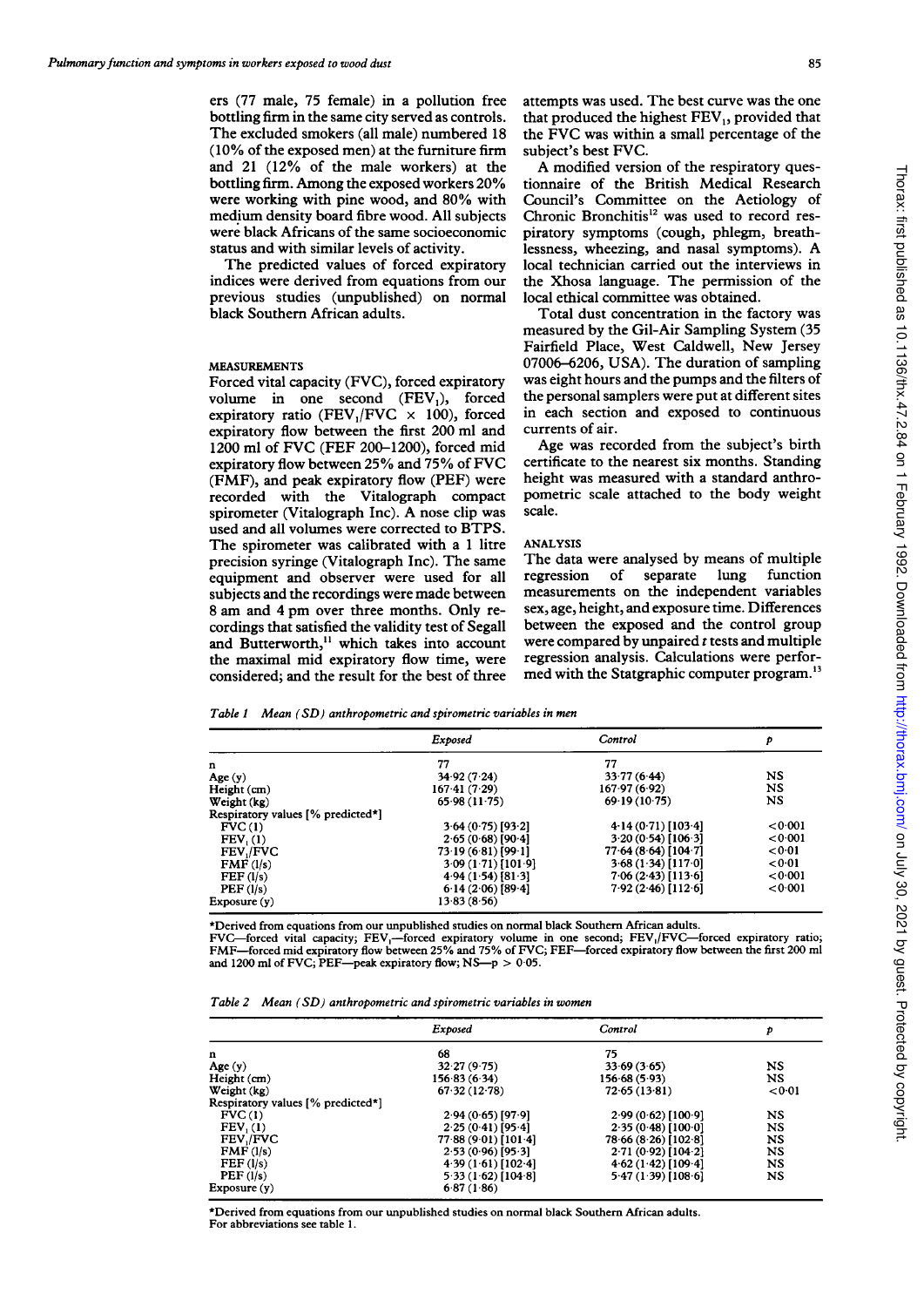Table 3 Prevalence of an FEV<sub>I</sub>|FVC ratio of less than 70 and of 70 or more in the exposed and control workers

| $No$ (%) of workers |                |                  |                |  |  |
|---------------------|----------------|------------------|----------------|--|--|
| Control<br>Exposed  |                |                  |                |  |  |
| <b>FEV</b> , FVC    |                | <b>FEV</b> , FVC |                |  |  |
| < 70                | $\geqslant 70$ | - 70             | $\geqslant 70$ |  |  |
| 44(30.3)            | 99(68.2)       | 55(17.4)         | 249(78.8)      |  |  |

Table 4 Prevalence of an FEV,/FVC ratio of less than 70 and of 70 or more in the exposed workers with different durations of employment

|                      | $No$ (%) of workers   |                     |  |  |
|----------------------|-----------------------|---------------------|--|--|
|                      | <b>FEV, FVC</b>       |                     |  |  |
| Years of employment  | < 70                  | $\geqslant 70$      |  |  |
| $1 - 9$<br>$10 - 19$ | $31(26-7)$<br>9(56.2) | 85(73.3)<br>6(37.5) |  |  |

# Results

After adjustment for age and standing height the exposed men had significantly lower forced expiratory indices than the control subjects (p  $< 0.001$ ) (table 1). This was not the case with the exposed women; there was no significant difference in forced expiratory indices between the exposed women and the control women (table 2). FEF and PEF in the exposed men were 81-3% and 89-4% of predicted values and were lower, in terms of % predicted, than the other indices.

After adjustment for standing height and age, FVC in exposed males showed a significant inverse correlation  $(p < 0.01)$  with exposure measured in number of years of employment. Forced expiratory indices in the exposed women did not show any correlation with exposure.

The mean (SD) total dust concentration in the factory was  $3.82$  (1.34) mg/cm<sup>3</sup>.

The proportion of subjects with an  $FEV<sub>1</sub>/$ FVC below 70 was significantly higher ( $p \leq$ 

0-01) in the exposed workers than in the control subjects (table 3) and it was significantly higher  $(p < 0.01)$  in the exposed workers with more years of employment (table 4). The multiple regression equation for FVC and exposure in the exposed men is:

 $FVC(1) = 4.203 - 0.010$  AGE  $(y) - 0.026$  EXPOSURE  $(y)$ 

FVC (1)=0-444 -0-009 AGE (y) + 0-022

HEIGHT  $(cm) - 0.025$  EXPOSURE  $(y)$ ,

indicating about 26 ml decline in FVC per year of exposure.

The exposed workers showed a significantly higher prevalence of respiratory symptoms than the control subjects (table 5). The prevalence of nasal symptoms (49%), cough (43%), and phlegm (15%) was very high in the exposed workers. The prevalence of respiratory symptoms increased with the increase in the number of years of employment (table 6). Cough and nasal symptoms showed a pronounced increase with years of employment. Exposure beyond 12 years is not included in the table because the sample size was small and this affected the consistency of increase in the prevalence of respiratory symptoms with exposure time.

### Discussion

or

In this cross sectional study we confirmed previous findings $3-614$  that exposure to wood dust is associated with respiratory illness. The workers exposed to wood dust and the control subjects working in a good, clean, pollution free environment were matched closely for age, height, and weight. The differences in pulmonary function and respiratory symptoms in the exposed men are likely therefore to be attributable to their exposure to wood dust. Both male and female workers were exposed acutely to wood dust as we did not consider workers from other sections of the factory (that is, steel, spray, and painting sections). The female workers who were exposed did not show

|  |  | Table 5 Percentages of woodworkers and controls with respiratory symptoms |  |  |  |
|--|--|---------------------------------------------------------------------------|--|--|--|
|--|--|---------------------------------------------------------------------------|--|--|--|

|     | <b>Ouestion</b>                                                                                                 | Exposed group | Control group | Þ         |
|-----|-----------------------------------------------------------------------------------------------------------------|---------------|---------------|-----------|
|     | Do you usually COUGH in the morning in winter?                                                                  | $40-6$        | 23.7          | < 0.01    |
| 2   | Do you usually COUGH during the day or at night, in winter?                                                     | 43.4          | $28-9$        | < 0.01    |
| 3   | Do you cough on most days for as much as three months each year?                                                | 5.5           | $2 \cdot 1$   | NS.       |
| 4   | Do you bring up PHLEGM on arising in the morning in winter?                                                     | 24.1          | $10-5$        | < 0.05    |
| 5.  | Do you bring up PHLEGM twice or more during the day or at night in<br>winter?                                   | 17.9          | $10-6$        | <b>NS</b> |
| 6   | Do you bring up PHLEGM on most days or nights as much as three<br>months each year?                             | 15.2          | $9-4$         | NS.       |
| 7   | Have you had a period of increased COUGH and PHLEGM lasting for<br>three weeks or more in the past three years? | $13-8$        | 8.6           | NS.       |
| 8   | Have you ever COUGHED up blood?                                                                                 | 6.9           | 2.8           | NS.       |
| 9   | Are you troubled by SHORTNESS OF BREATH when hurrying on level<br>ground or walking up a hill?                  | 17.9          | 10.3          | <b>NS</b> |
| 10  | Do you get SHORT OF BREATH when walking with other people of your<br>age on level ground?                       | 17.9          | $10-7$        | <b>NS</b> |
| 11  | Do you have to stop for BREATH when walking at your own pace on<br>level ground?                                | 18.7          | 5.7           | < 0.05    |
| 12  | Does your chest ever sound WHEEZING or whistling?                                                               | 12.8          | 4.8           | < 0.05    |
| 13  | Does your chest sound WHEEZING on most days or nights?                                                          | 10.3          | 3.9           | < 0.05    |
| 14  | If your answer to 13 was "yes," was your breathing absolutely normal<br>between attacks?                        | $11-7$        | 7.8           | NS.       |
| 15. | Do you usually have a STUFFY NOSE or CATARRH at the back of your<br>nose in winter?                             | 49.6          | 18.7          | < 0.01    |

 $NS-p > 0.05$ .